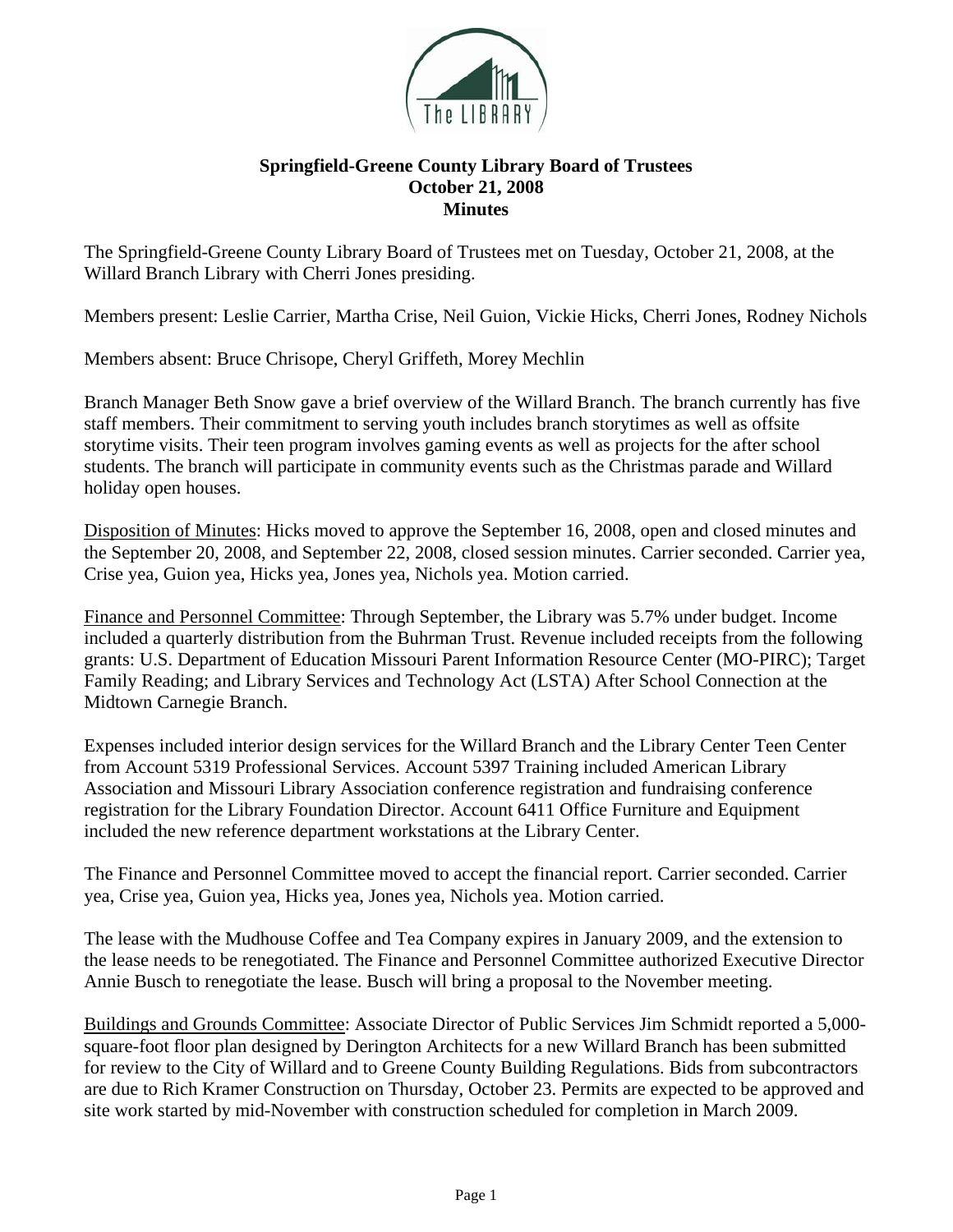Due to requests for energy-savings design features, costs for the new Republic facility increased nearly \$60,000. Busch requested a cost breakdown from the developer. The lease amount is based on the building costs, and the costs are still in the projected contracted range.

Programs, Services and Technology Committee: Circulation in September increased 9.4% with 321,477 materials circulating systemwide. Total branch traffic increased 18.5% with 163,533 patron visits. Systemwide, 1,557 groups used the meeting rooms with an attendance of 10,114. There were 427,838 searches from the Library's electronic products. There was a problem with the web server so there are no statistics for September.

Search Committee: Board President Cherri Jones thanked the Board and staff for their efforts during the executive director candidate interview process. She especially thanked Trustee Leslie Carrier for coordinating the interview forums and schedules and Library Center Meeting Room Coordinator Gail Gourley for the arranging and shifting of meeting spaces. The background check on Regina Cooper was very positive. Cooper will be in Springfield on November 17-19, 2008, to search for housing. A relocation policy will be reviewed by the Finance and Personnel Committee at their November meeting. It was the consensus of the Board to have a welcome basket in Cooper's hotel room when she arrives in Springfield in November.

Report of the Director: Executive Director Annie Busch welcomed Willard Mayor Jamie Schoolcraft.

The assessments committee proposed that the Missouri Public Library Directors organization contract with the University of Missouri Public Policy Research Center for research that will identify and analyze potential solutions to property tax assessment issues.

Busch is revising baseline budget projections in consideration of the change in the economy and the decrease in new construction. She is including "bare bones" projections so the Board and the new director can decide what is needed to meet the Library's goals.

The fall Friends of the Library Book Sale began with the preview night at Remington's on Monday, October 20, and continues through Sunday, October 26. Volunteers from Ridgecrest Baptist Church as well as other church youth groups and individuals helped unload two semi-truck loads of books. The Friends of the Library currently has more than 1,000 members. Carrier suggested nominating the Friends of the Library for a Friends of Libraries USA (FOLUSA) award.

New Business: Representatives from 1<sup>st</sup> Choice Employee Benefit Solutions reviewed health insurance proposals from Cox HMO and PPO, St. John's HMO and PPO and a partially self-funded plan with the Finance and Personnel Committee. The Library currently has an HMO benefit plan, and renewal of that plan would increase 8.9 percent. The committee will make a recommendation to the Board at the November 18 meeting.

Missouri State University's Public Affairs Department is bringing in a consultant from Harvard University to share ways to implement cost-effective "green" practices. Jones will check with university officials about including a Library staff member in their meetings and encouraged the programs, services and technology committee to explore "green" practices with Facilities Manager Allen Woody.

The Library needs to make appointments for the two vacancies on the Public Building Corporation Board of Directors. The directors serve six-year terms, and their main function at this time is to review